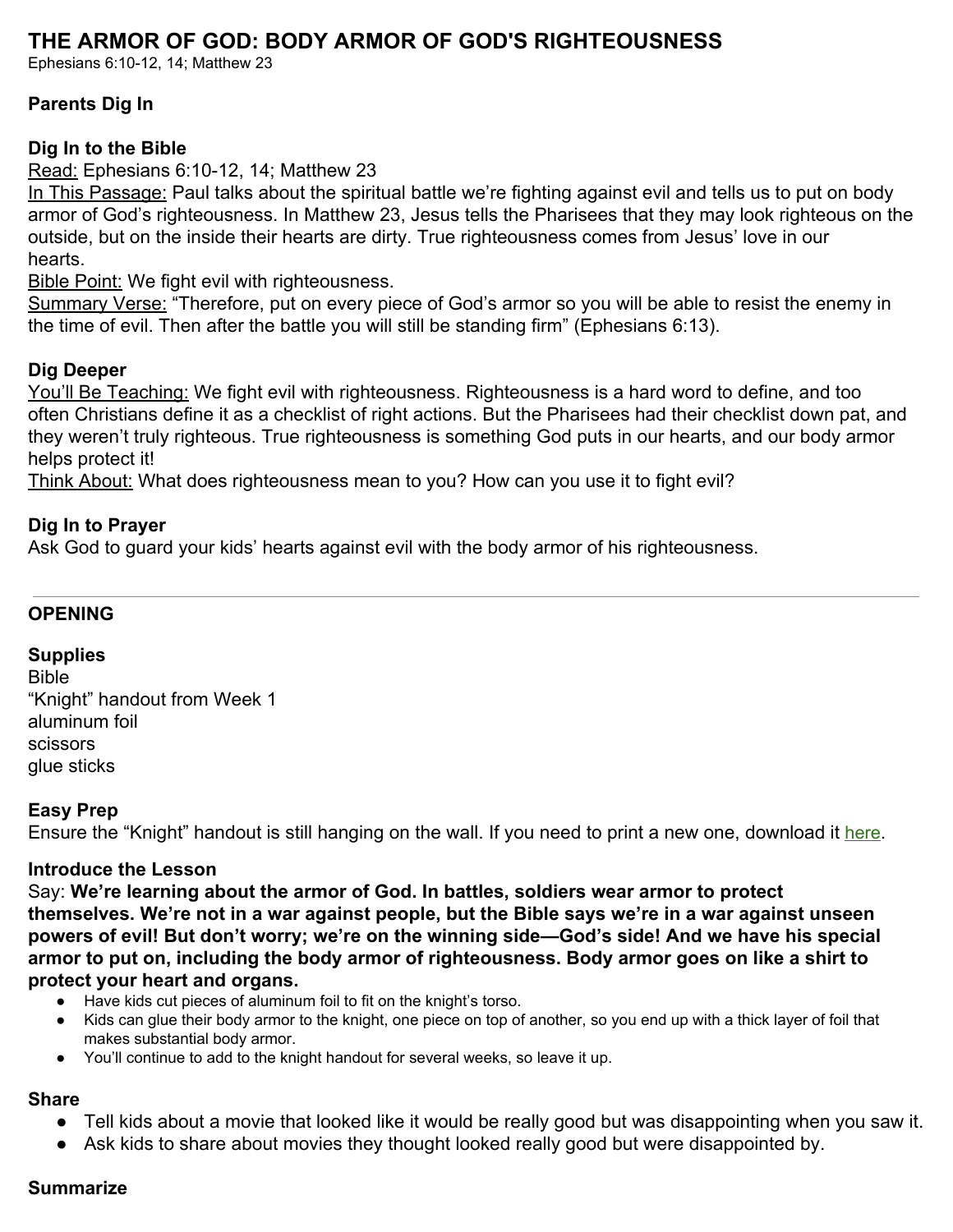Open a Bible to Ephesians 6 and say: **In today's Bible story, we'll find out about people who looked really good, but on the inside, it turned out their hearts were more focused on themselves than on God. Let's see what happened in the Bible, God's special book. The Bible is one way God shows us his righteousness. And guess what! God is here right now, ready to talk to you! Let's talk with God now.**

Pray, thanking God for his victory over evil with righteousness.

### **TALK-ABOUT VIDEO**

Andy's Armor

#### **Supplies**

"Andy's Armor" teaching video (download [here\)](https://vimeo.com/showcase/6359811/video/365090728)

**Discuss and Watch "Andy's Armor"**

Say: **We're learning that we fight evil with the righteousness.**

Ask: • **What does that mean to you?**

Say: **If you're not quite sure what it means to fight evil with righteousness, you're not alone. Let's join our friend Andy to see what he thinks it means.**

Watch "Andy's Armor."

Ask: • **What would you like—or not like—about wearing actual body armor around all the time?**

• **Genesis said putting on the body armor of righteousness means "covering our hearts in God's goodness." How do we do that?**

Say: **Luckily we don't have to wear heavy armor around like Andy tried to do. We fight evil with righteousness when we ask God to shine his goodness through our hearts.**

## **MUSIC VIDEO**

### **Supplies**

"All Authority" (download [here](https://vimeo.com/showcase/6359811/video/365090503)) "God Will Guide Us" (download [here](https://vimeo.com/showcase/6359811/video/365090417)) "There's Power in the Blood" (download [here](https://vimeo.com/showcase/6359811/video/365090468))

### **CORE BIBLE DISCOVERY**

The Armor of God: Body Armor of God's Righteousness (Ephesians 6:10-12, 14; Matthew 23)

### **Supplies**

6 hardcover Bibles 5 paper grocery bags paper "World Map" handout (download [here](https://digin-resources.group.com/media/10831/q3_lesson-02_world-map_handout.pdf)) \$1 bill (you'll get it back) 2 paper cups dirt or coffee grounds soccer ball or rubber playground ball **Easy Prep**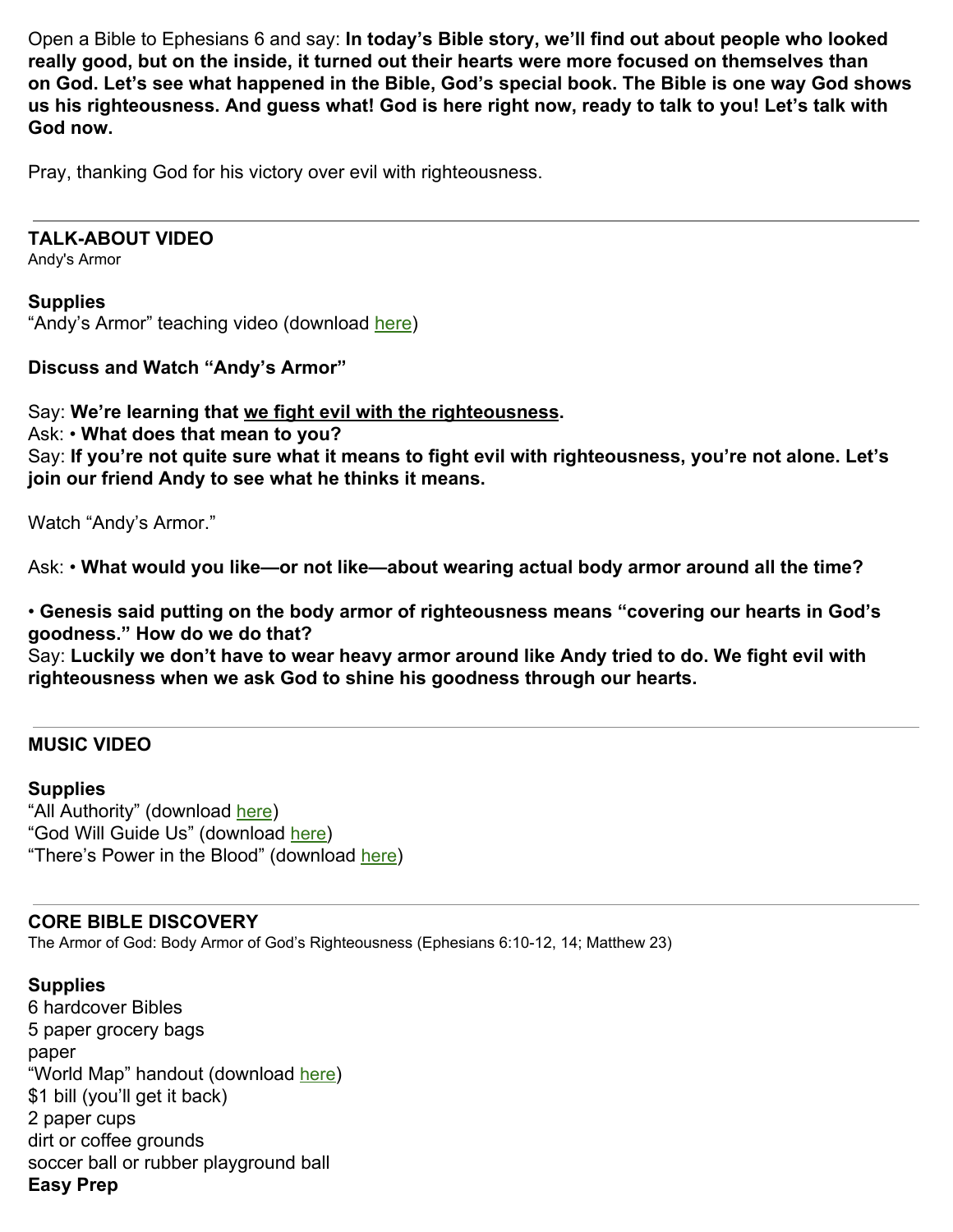Cut a strip of paper, and tape it into a loop to make a paper bracelet. Write "I promise" in big letters on another piece of paper. Rub dirt or coffee grounds inside 1 of the cups.

## **Fill In the Blank**

Say: **We're in a battle against evil! Listen to this!** Read Ephesians 6:10-12. **Today we're learning that we fight evil with righteousness. Some people think of righteousness as doing the right thing. But we're going to explore how it goes beyond that.**

**First, I want you to fill in the blank for this sentence: "You should never \_\_\_\_\_\_\_\_ at church."** Allow time for kids to respond.

Say: **Now think about this: Do you ever do that thing outside of church?**

Ask: • **If someone doesn't do the bad thing at church but does do it outside of church, does that mean that person is righteous when they're at church? Explain.**

Say: **A lot of people might behave one way at church but differently outside of church. Looking at the way they behave at church, you might consider them righteous. But let's get to the heart of righteousness.**

## **Set Up Bags**

Say: **To explore righteousness, we're going to look at some guys in the Bible who acted really, really righteous, or perfect. They were the religious leaders, and everyone looked at them as examples of how to live the right way. Let's see what they did to be righteous.**

Set up five paper grocery bags side by side on the floor.

Say: **They wore Bible verses in boxes on their arms, kind of like a bracelet. That seems like a good thing to do!**

● Have one child put the paper bracelet in the first bag.

- Say: **They also went to other countries to tell people about God. That seems good.**
	- Have a child put the world map in the second bag.

Say: **They also made promises people could count on them to keep.**

● Have a child put the "I promise" paper in the third bag.

# Say: **They gave money, too!**

- Have a child put the dollar bill in the fourth bag.
- Say: **And overall, their lives looked clean and pure—like a clean cup.**
	- Have a child put the clean paper cup in the fifth bag.

Say: **It seems like all the things we just read about are good things to do. Let's see what Jesus thought about the wonderful things they did and whether they were the most righteous guys around.** read the following Scriptures:

Matthew 23:5 Matthew 23:15 Matthew 23:23, 25-31 33.

Say: **Boy! Jesus didn't sound too impressed with the Pharisees' righteousness.**

Ask: • **How would you describe Jesus' words to the religious leaders?**

• **Why do you think he talked like that?**

Say: **Jesus knew their hearts and knew that everything they did was all for show. They were trying to be righteous on their own to impress other people. But we can't be righteous without Jesus! When we fight evil with righteousness, it's about our hearts tuning in to God's righteousness. It's not about doing things that impress other people.**

Ask: • **With the Pharisees in mind, think back to our original question: If you do the right thing only when you're at church, are you righteous at church? Tell me what you think about that.**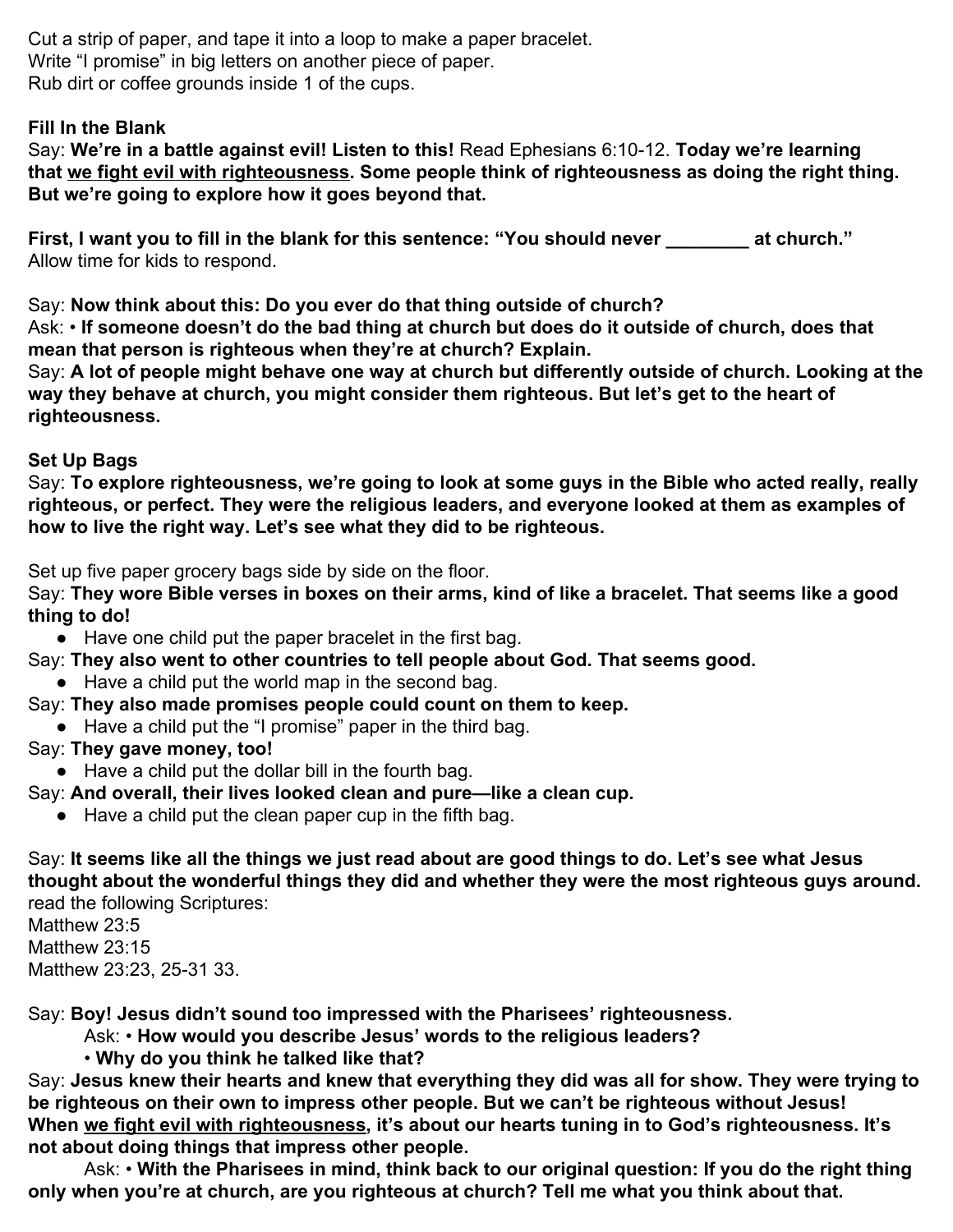Say: **Jesus called the Pharisees hypocrites and whitewashed tombs. A hypocrite is a pretender. The Pharisees looked nice and perfect on the outside, but they were dead and rotten on the inside. If your actions look nice but your heart isn't turning to Jesus for righteousness, you can't fight evil with your righteousness. It'd be like going into battle with aluminum foil instead of metal for your body armor. And that kind of armor can be easily defeated.**

Have kids take turns kicking the ball toward the bags to knock them over. You can set them back up if needed so everyone gets a turn. The bags should fall over easily.

# Ask: • **Why do you think the bags fell so easily?**

• **What would help the bags stand strong?**

## **Reset the Bags**

Set the bags back up, and remove the items from them.

**Say: When we fight evil with righteousness, we wear God's body armor. Here's what that looks like.**

Read Matthew 23:3-4.

Ask: **• Jesus said not to crush people with religious demands. What are some rules that feel like they crush you?**

Have a child put a Bible in the first bag. Then say: **We fight evil with God's righteousness, so we don't demand that people should be perfect on their own.**

## Read Matthew 23:11-12.

Ask: **• Jesus said to be kind and do things for others. Tell about someone you know who's like that.** Share your own example first.

Have a child put a Bible in the second bag. Then say: **We fight evil with God's righteousness when we act like his servants.**

# Read Matthew 23:23.

Ask: **• The Pharisees ignored justice, mercy, and faith. Why are those important? Say: The Pharisees kind of kept score of the right things they did. They liked things you could measure, like how many Bible verses you could wear or how much money you gave. Then they could show off how great they were! But they missed out on the more important but less showy things.**

Have a child put a Bible in the third bag. Then say**: We fight evil with righteousness when we show justice, mercy, and faith in Jesus.**

# Pass around the dirty cup.

Ask: **• What would you say if I wanted you to take a drink out of this cup?**

Say**: We'd be grossed out by a cup that's dirty on the inside—it doesn't matter how the outside looks! In the same way, our hearts are far more important to God than what our actions make us look like on the outside. That's what Jesus had to say!**

# Read Matthew 23:26-28.

Say: **Jesus said that on the outside, the Pharisees looked righteous. But on the inside, their hearts were filled with hypocrisy and lawlessness. They were like a clean cup on the outside with dirt and mold on the inside.**

Have a child put a Bible in the fourth bag. Then say: **We fight evil with righteousness by having hearts that are turned to God.**

Have a child put a Bible in the fifth bag. Then say: **Most importantly, we need to remember that our righteousness doesn't come from our own strength. That's where the Pharisees got it all wrong! We fight evil with righteousness when we rely on Jesus for our righteousness.**

Ask: **• What looks different about our bags now than before?**

**• What is different about our bags now?**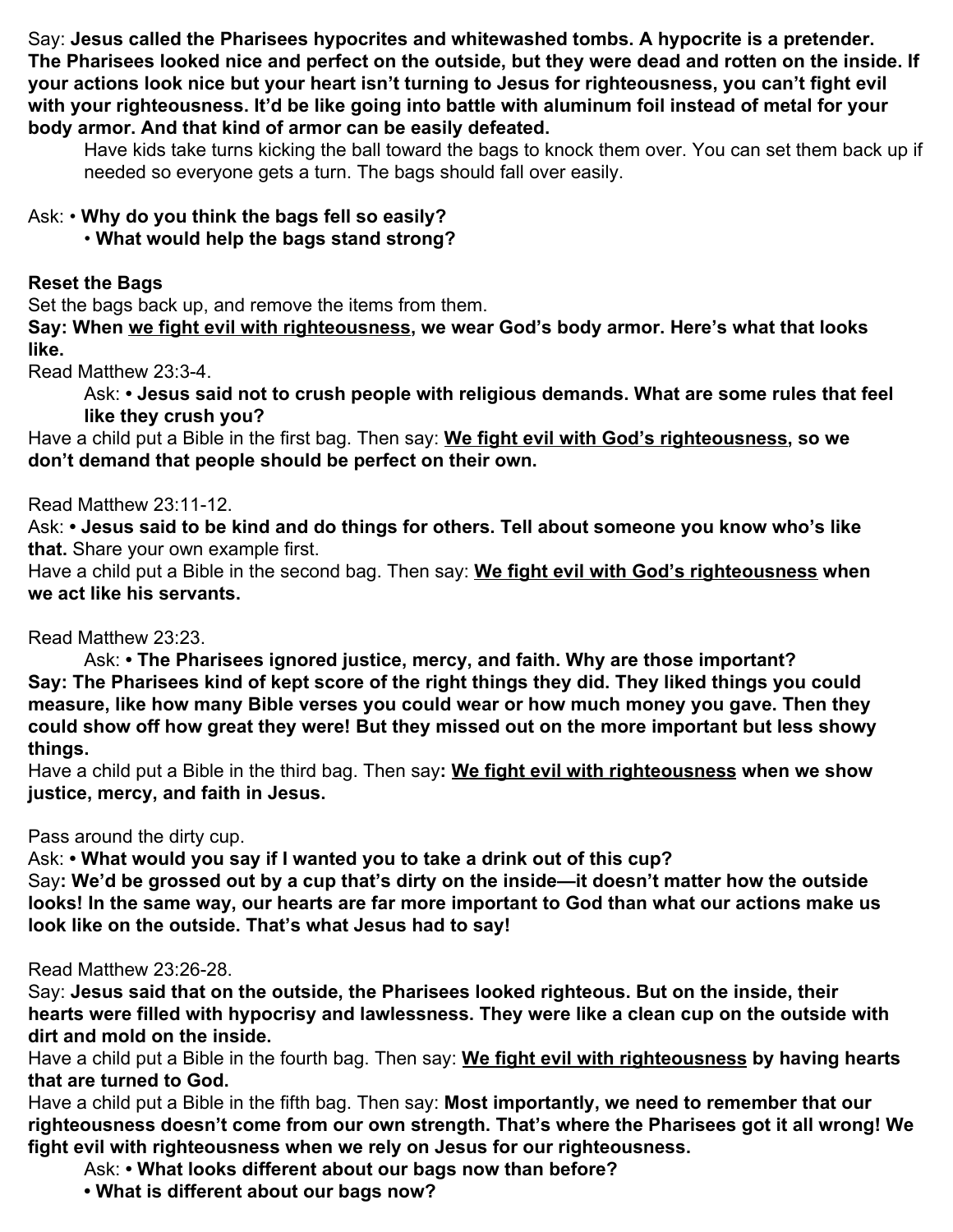Say: **On the outside, these bags look the same as they did before. But we know what's on the inside—the truth of God's Word, not flimsy good deeds!**

Read Ephesians 6:14**.**

Say: **So now that we have Jesus-powered body armor on the inside, let's see how it stands up in battle!**

Have kids kick the balls again. This time, they won't be able to knock down the bags.

Ask: **• Why did the bags stand strong the second time but not the first time?**

**• When is it hard for you to be strong? How could God's righteousness help you?** Say: **We looked at some tough stuff that Jesus said to the Pharisees. Maybe you didn't think Jesus would say something so harsh! But he knew that the Pharisees' hearts were all about themselves, not about God. That not only made him mad, but it also broke his heart. Listen to what he said after he put them in their place.**

Read Matthew 23:37-38**.**

Say: **Jesus was sad because he wanted to gather and protect his people, but they wouldn't let him. They wanted to do things their way, not his, and it cost them everything. So consider this question: Will you let Jesus gather you and give you his righteousness?**

Pause for kids to reflect. Then pray for the kids to fight evil with God's righteousness.

### **DEEPER BIBLE**

Is It My Job to Make Someone Else Righteous?

#### **Supplies**

Bibles paper pens

### **Set It Up**

Say: **We're learning that we fight evil with righteousness. In the Bible story, Jesus saw that the Pharisees looked righteous on the outside, but their hearts were bad. They didn't have God's body armor of righteousness protecting their hearts.**

**So what do we do when we think someone has a bad heart? How do we know that someone's heart is bad? Is it our job to make someone else righteous? Let's dig in to that by playing a game where we can see only the outside of something.**

### **Play a Game**

Give each child a piece of paper and a pen. Say: **First, secretly write the name of a food that starts with the first letter of your name. Then fold the paper so no one can see what you wrote.** Allow time for kids to write and then fold their papers.

Have kids sit in a circle and set their folded papers in front of them. Give each child a second piece of paper. Say: **Now look around at everyone's papers from just the outside. Make a list of people's names and the foods you think they wrote. If you don't know someone's name, just ask! You'll have two minutes. The person with the most correct answers wins!** Allow two minutes, and then have kids reveal what they wrote so kids can tally their scores.

Ask: • **How many did you get right?**

• **Did you write your own name and food on your list? Why or why not?** Say: **I never told you that you could guess and write only other people's answers. But some of**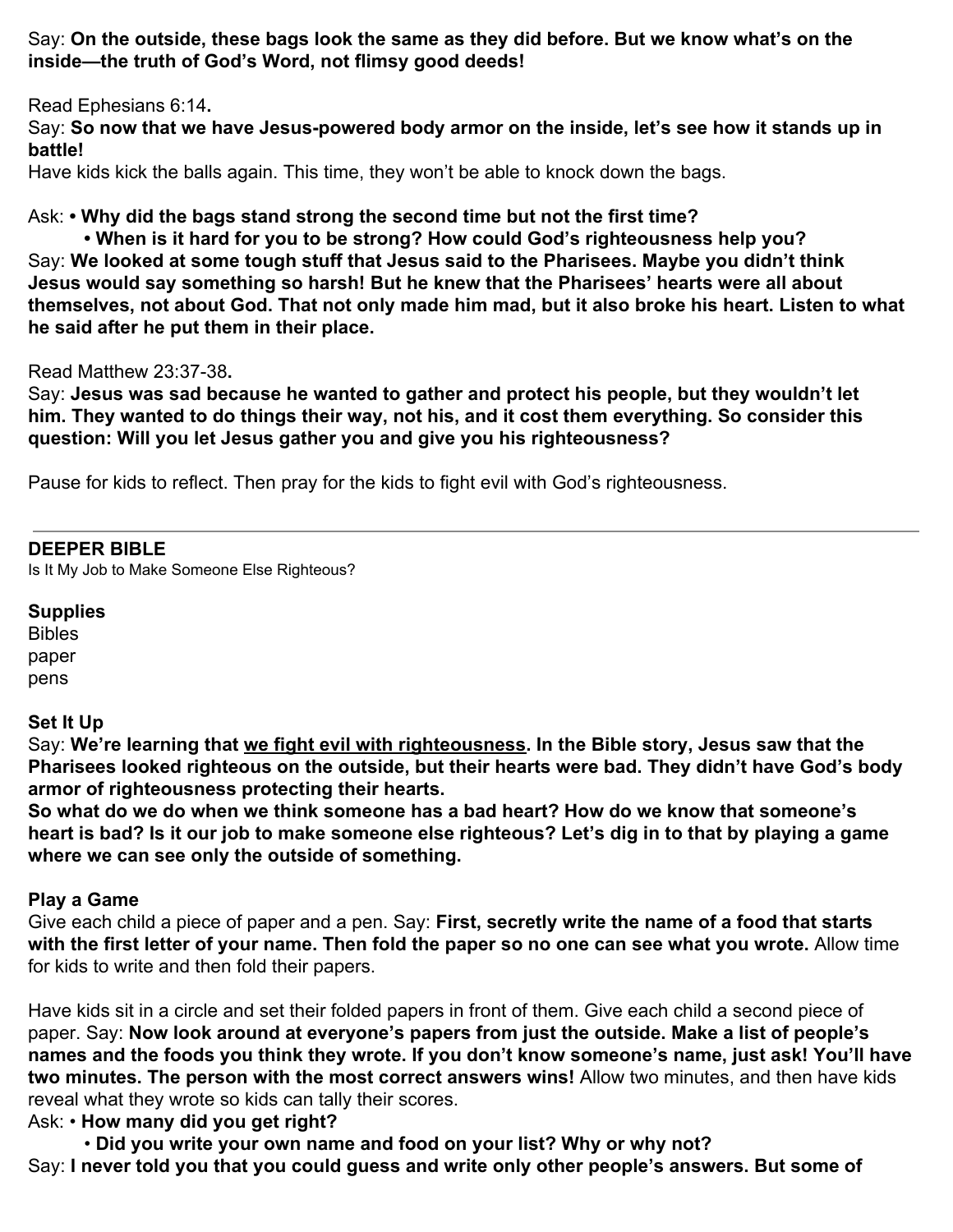**you might not have thought to write down your own answers on your lists! That reminds me of the way we sometimes focus on righteousness. Sometimes we're so focused on everyone else that we forget the most important thing: seeing how God wants to make our own hearts more righteous. Jesus talked about that.**

## **Dig Deeper**

Read Matthew 7:3-5.

Ask: **• What's wrong with focusing on someone else's faults when you're not really right with God?** Say: **These verses show us the importance of working on our own relationship with God first. We can't help others do what's right when we're not tuning in to God's righteousness ourselves! But sometimes there is a benefit to helping our friends grow in their righteousness. Let's look at a verse that talks about that.**

Read Galatians 6:1-2.

Say: **Let's explore these verses further.** Have kids form three groups. The Ones will read the verses again, paying attention to who we're supposed to help. The Twos will read the verses again, paying attention to who is supposed to do the helping. And the Threes will read the verses again, looking for words that describe how we can help.

Allow time for groups to read the verses and discuss what they can find out about their topics. Then have kids form trios with a One, a Two, and a Three in each trio. Ask kids to share with their trios what they learned.

Ask: **• So what did you figure out about helping people who are sinning?**

**• Based on these verses, what could you think about differently the next time you want to tattle on someone?**

Say: **These verses say to help another believer who is overcome by sin. That means it's not our job to judge people who don't even know Jesus. And it's also not our job to point out every little sin in other Christians.**

**We also learned that people who are godly should help others who are overcome by sin. It goes back to what Jesus said: Get the log out of your own eye first.**

**And the verses say to gently and humbly help people back onto the right path. In other words, help them find ways to make better choices instead of just rooting for them to get in trouble. One way to make sure you're doing that is to think through the reasons you want to tattle on someone or comment about what that person is doing wrong.**

**You can ask yourself questions like this:**

**Is it because you want to get that person in trouble?**

**Or is it because you really care about that person and want what's best for them?**

Ask: **• How do those questions help you think about your motivation?**

**• Tell about a time you just wanted someone to get in trouble.** Share your own story first. Say: **If you just want to get someone in trouble, that's not helpful. But if you have a close friend who keeps doing the same wrong thing, and you've made sure you're wearing your armor, you can come alongside that friend and help them make better choices.**

**So when we fight evil with righteousness, we do it by letting the body armor of God's righteousness protect our hearts. That example can be the best help of all to someone who's struggling with sin.**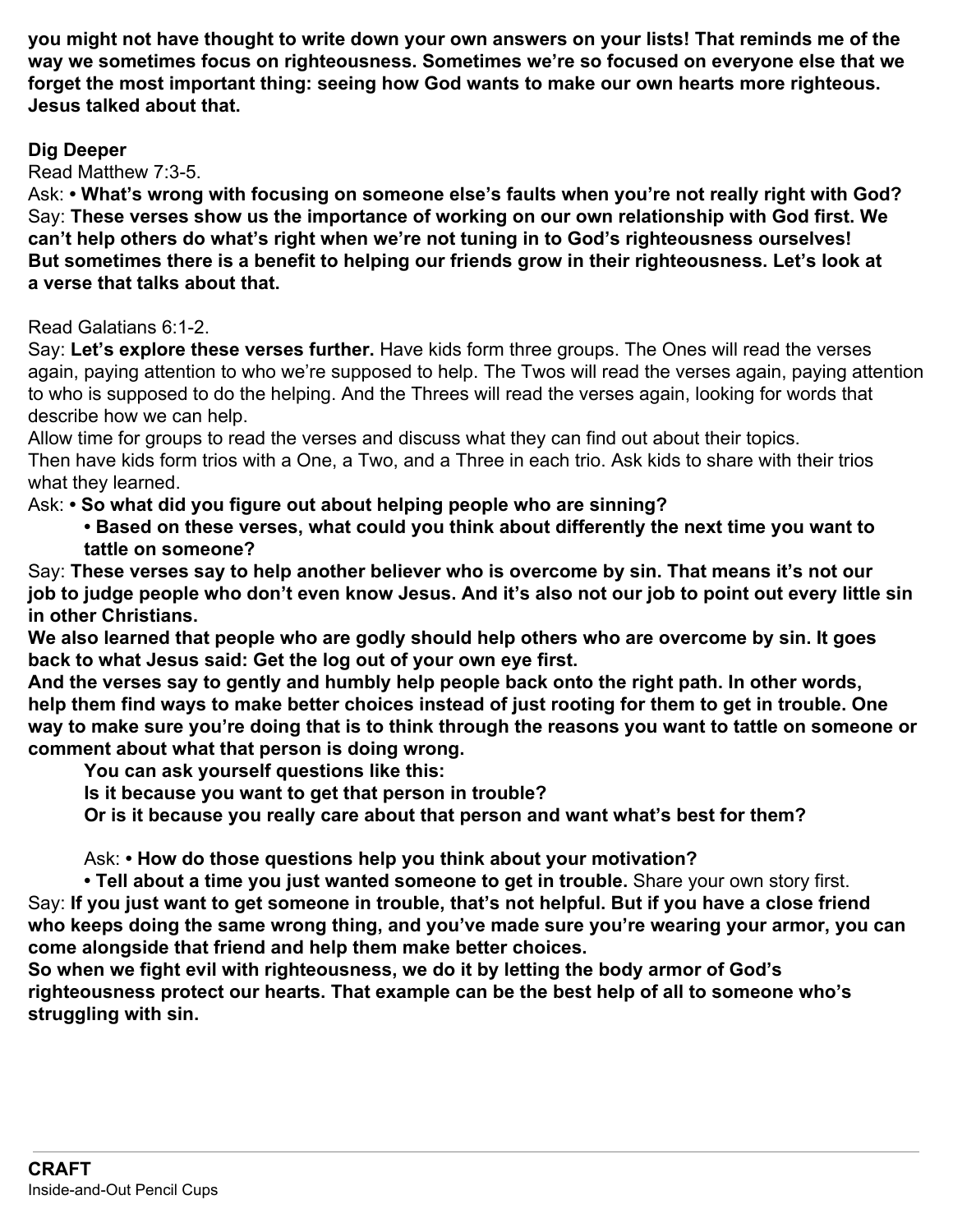## **Supplies**

8- or 9-ounce paper cups (1 per child) colorful air-dry clay (about 1½ ounces per child) pencils permanent markers in a variety of colors

## **Easy Prep**

• Make a sample craft to show kids.



## **Make Pencil Cups**

Show kids the sample craft you made. Give each child a cup. Set out the remaining supplies to share, and have kids follow these directions to make pencil cups.

- Cover the outside of the cup with different colors of clay. Smoosh it as flat as possible, and arrange different colors in patches to make it as beautiful as possible.
- You can use pencil tips to carve fun designs in the clay.
- Place a few pencils in the cup so you can see what it will look like when you fill it at home.

## **Decorate the Inside**

Say: **Wow! Your pencil cups look beautiful on the outside! But we learned from the Pharisees that it's God's love on the inside that matters when it comes to righteousness. So let's decorate the inside of our cups!**

● Have kids each draw a heart at the bottom of the cup on the inside and then write words around the inside that would reflect a righteous heart, like kind and loving.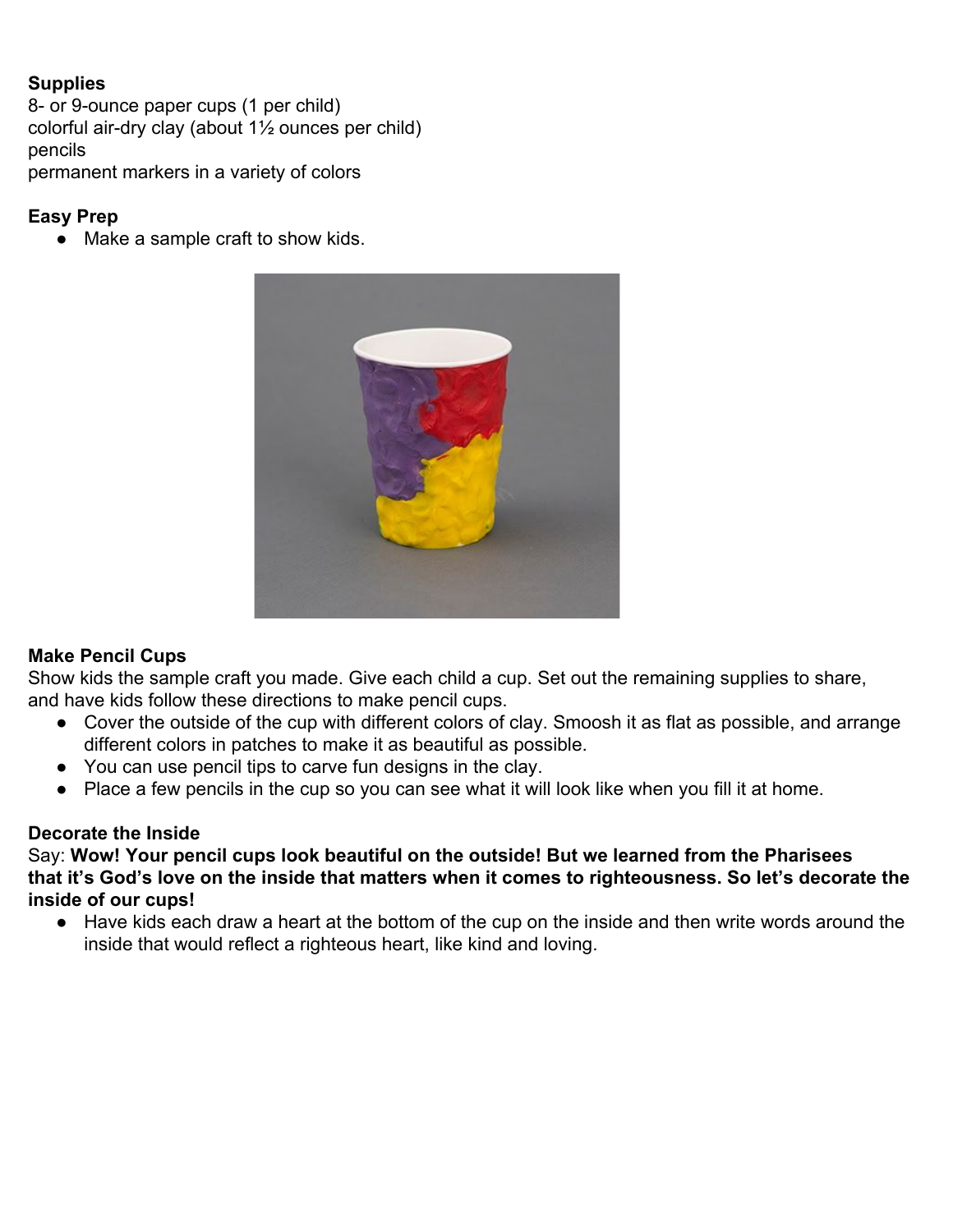

## **Talk About It**

- Ask: **Why would it matter what the inside of a pencil cup looks like?**
	- **Why would it matter what our body armor of righteousness looks like on the inside?**

Say: **You probably don't look inside a pencil cup very often. Maybe it doesn't matter to you what it looks like. We also can't see inside each other—but God can. God sees our hearts, and true righteousness happens when God makes us righteous on the inside. That's the body armor that protects our hearts. It's not about checking off a righteous to-do list and looking pretty on the outside! When God gives us his righteousness, we fight evil with righteousness.**

Have kids return the pencils and take their pencil cups home and ask God for righteousness whenever they take a pencil or pen out of the cup.

#### **LIFE APPLICATION WRAP-UP** Praise Prayers

**Supplies** Bible (optional)

### **Praise God for His Righteousness** Say: **Our body armor is God's righteousness! Let's praise him for his righteousness using words from Psalm 71 in the Bible.**

Read the following lines from Psalm 71:15-16, 19. Pause after each one for kids to repeat after you. I will tell everyone about your righteousness. All day long I will proclaim your saving power, though I am not skilled with words. I will praise your mighty deeds, O Sovereign Lord. I will tell everyone that you alone are just. Your righteousness, O God, reaches to the highest heavens. You have done such wonderful things.